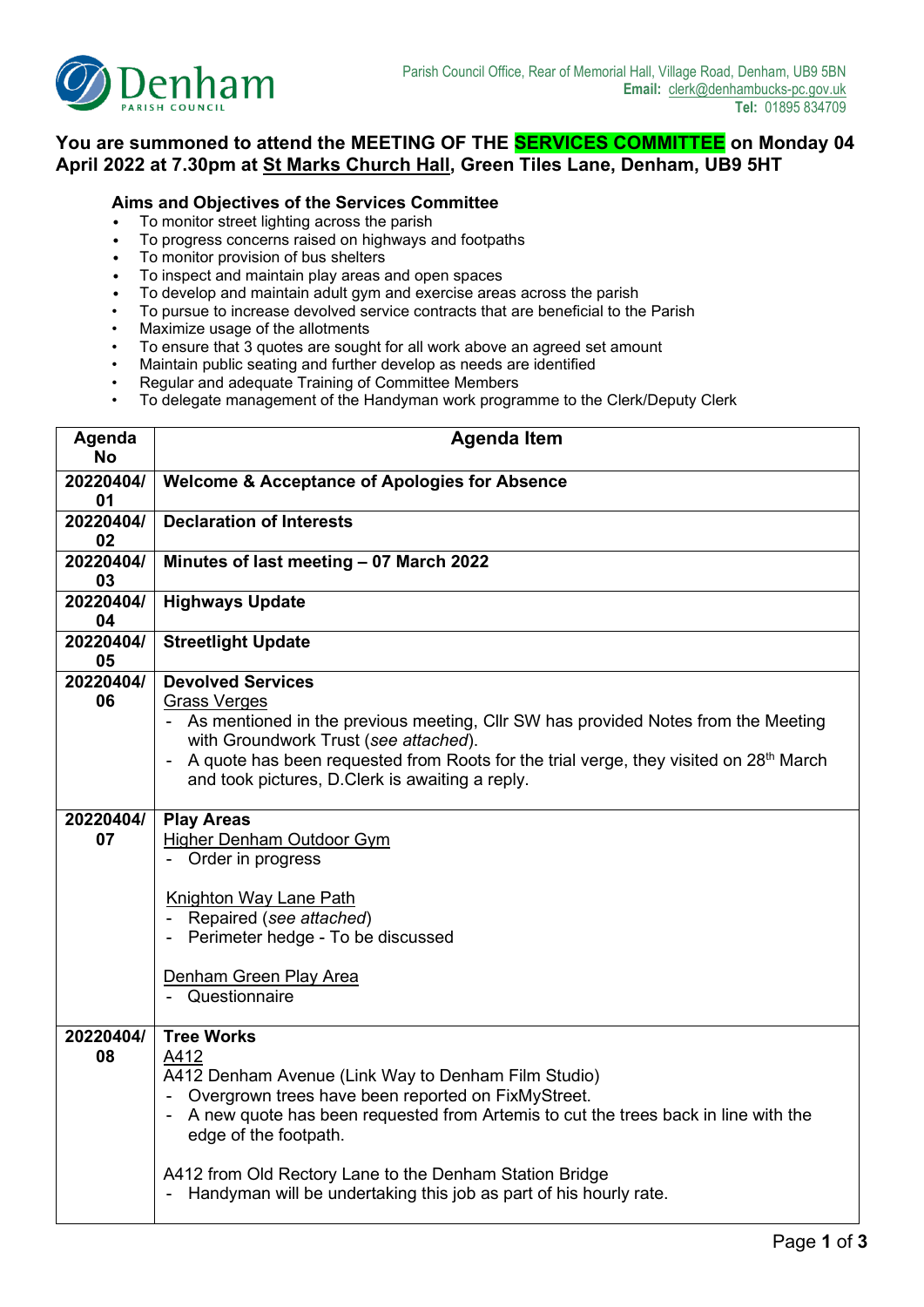

|                 | A4020 Oxford Road, New Denham<br>Booked in for 18th April 2022.                                                                                                                                                                                                                                                                                                                                                         |  |  |  |  |
|-----------------|-------------------------------------------------------------------------------------------------------------------------------------------------------------------------------------------------------------------------------------------------------------------------------------------------------------------------------------------------------------------------------------------------------------------------|--|--|--|--|
| 20220404/<br>09 | <b>Maintenance</b><br>Denham Village Green<br>White railing repaired (see attached).<br>Turfcare are unable to do treatment for the Village Green due to the tree trunks being<br>below the ground, likely to damage the tree.<br>Handyman is unable to provide block pavement around the benches, instead a quote<br>$\blacksquare$<br>will now be requested from Falcon Building Maintenance.                         |  |  |  |  |
| 20220404/<br>10 | <b>Martin Baker Sports Ground</b><br>Pitch Renovations - Quotes for approval See Attached                                                                                                                                                                                                                                                                                                                               |  |  |  |  |
|                 | Vertidrain pitch area: £984.00<br>Supply and apply renovation grass seed: £2,600.00<br>Supply and apply fertiliser: £1,160.00<br><b>TOTAL COST: £4,744.00</b>                                                                                                                                                                                                                                                           |  |  |  |  |
| 20220404/<br>11 | <b>Knighton Way Lane Sports Pitch</b><br>Pitch Renovations - Quotes for approval See Attached                                                                                                                                                                                                                                                                                                                           |  |  |  |  |
|                 | Vertidrain pitch area: £500.00<br>Supply and apply renovation grass seed: £800.00<br>Supple and apply fertiliser: £440.00<br><b>TOTAL COST: £1,740.00</b>                                                                                                                                                                                                                                                               |  |  |  |  |
| 20220404/<br>12 | <b>Wildflower Verge</b><br>- Pixie Mix 1000g - ORDERED                                                                                                                                                                                                                                                                                                                                                                  |  |  |  |  |
| 20220404/<br>13 | <b>Springbridge Direct Ltd</b>                                                                                                                                                                                                                                                                                                                                                                                          |  |  |  |  |
| 20220404/<br>14 | <b>North Orbital Road Verge</b><br>In the previous meeting the Clerk reported that a resident enquired to convert the verge<br>to parking space.<br>Cllr SW has since shared a document (see attached), which outlines Fulmer's<br>conversion project who had received a similar request.<br>Three quotes need to be acquired for the conversion of the A412 verge.<br>$\blacksquare$                                   |  |  |  |  |
| 20220404/<br>15 | <b>Services Finance</b><br>- Payments to Approve                                                                                                                                                                                                                                                                                                                                                                        |  |  |  |  |
| 20220404/<br>16 | <b>Items in Progress:</b><br>- 20201102/07 - (Nov) - Old Noticeboards Refurbishment - Ongoing<br>- 20210406/10 - (Apr) - A412 Flooding - Cllr PB<br>- 20211101/06 - (Nov) - By-law signs and Bin on Way & Tillard<br>- 20211101/14 - (Nov) - Cricket Roller - Ongoing<br>- 20220207/16 - (Feb) - CCTV on Way & Tillard - Ongoing<br>- 20220207/20 - (Feb) - Treatment of benches on Ashmead Ln & Cheapside Ln - Ongoing |  |  |  |  |
| 20220404/<br>17 | <b>Agenda Items on Hold</b><br>- Woodland Trees<br>- Cycle racks and cycleway<br>- By-laws for Village Green<br>- Devolved Services Meeting                                                                                                                                                                                                                                                                             |  |  |  |  |